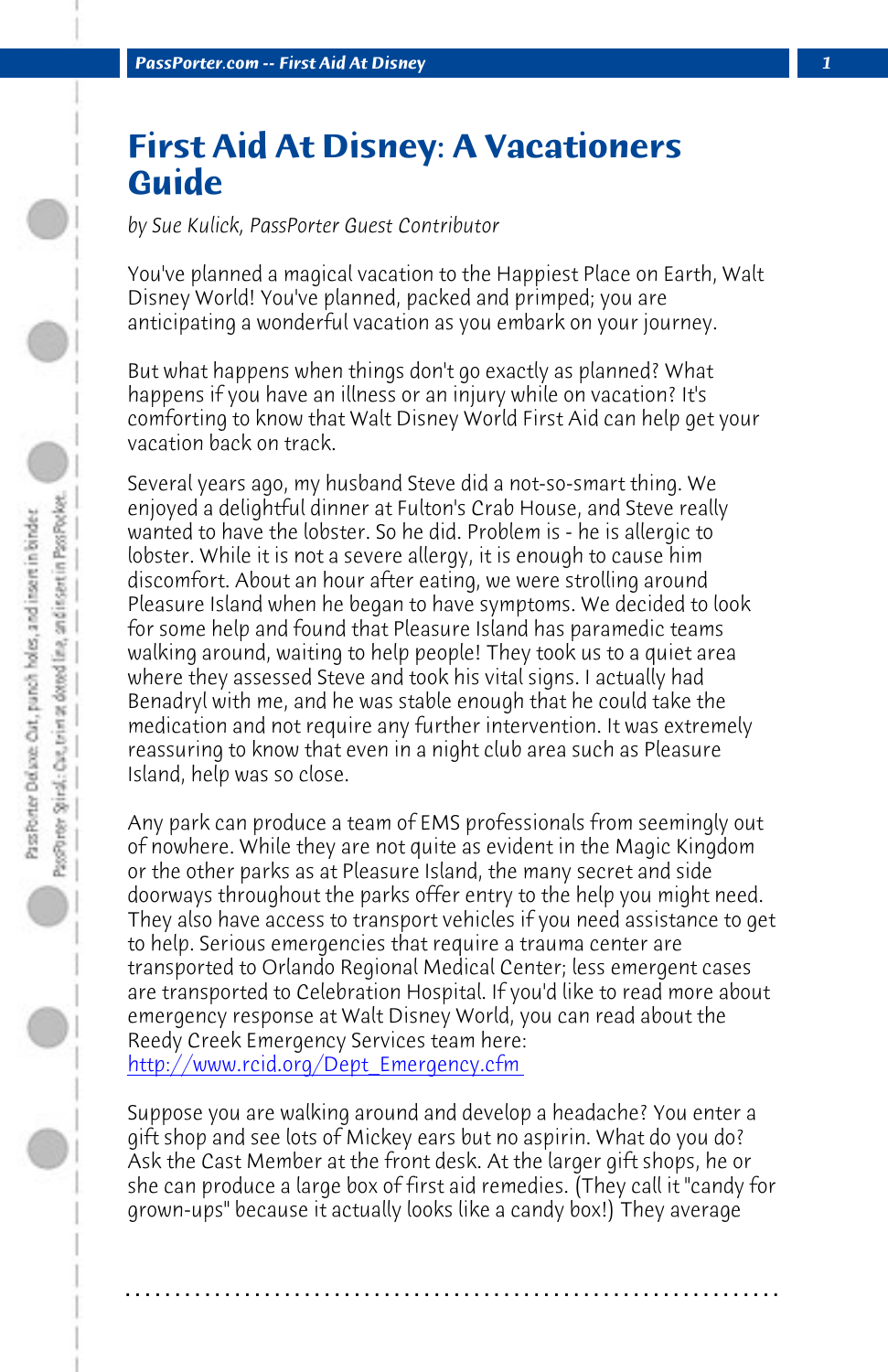about \$2.00 a packet and only contain one dose, but it is much easier than heading back to your room. They carry almost all over-the-counter medications.

First Aid is located in several places in the parks, and these are noted on the maps in your PassPorter. It's a good idea to make note of the locations. You don't want to be ill or trying to care for a sick child and trying to find First Aid all at the same time. If you need assistance and cannot make it to First Aid or do not know where first aid is, alert any Disney employee and they will call for help for you.

[Editor's Note: You can request small doses of medicines like ibuprofen and acetomenophen for headaches and other pains at the First Aid Stations, free of charge.]

But what happens if you get 1200 miles from home and find you have left your blood pressure medication on your night stand at home? Please, don't try to go the entire trip without your medication. There are numerous pharmacies in the area that can help. My personal recommendation is Turner Drugs. They are located on Vineland Road, and for a small fee will deliver a prescription to your resort. You call them, they call your pharmacy back home to verify your prescription, and they deliver the amount you need till the end of your vacation right to your resort. They will charge the fee right to your room! Your prescription will be held for you at the front desk.

And what if you get sick on the Disney Cruise Line? I can tell you from firsthand experience that the care here, like everything else, is exemplary. Tucked way down in the bowels of the ship (Deck 1) is a non-descript doorway that says "Health Center" with the standard Red Cross on the door. When you open that door, you are greeted by a standard doctor's waiting room. A nurse takes your information, and soon you are in to see the doctor. He will give you an exam, but there is so much more available if necessary. A Disney Cruise ship has the equivalent of a small emergency room hidden away down there. Emergencies ranging from a seasick child to a minor cardiac event can be handled. And in the unlikely event that you need to be airlifted off of the ship, this is where your journey and treatment would begin.

Steve once again was the recipient of medical care on our 2007 cruise. He injured his neck somehow and could not move when he woke up. We hobbled down to Guest Services, where we explained the situation. They sent us off to the Health Center, where the physician actually opened a bit early to be able to accommodate us. After some treatment and some medication, Steve began to feel better, and was back to his old self by the next day.

**. . . . . . . . . . . . . . . . . . . . . . . . . . . . . . . . . . . . . . . . . . . . . . . . . . . . . . . . . . . . . . . . . .**